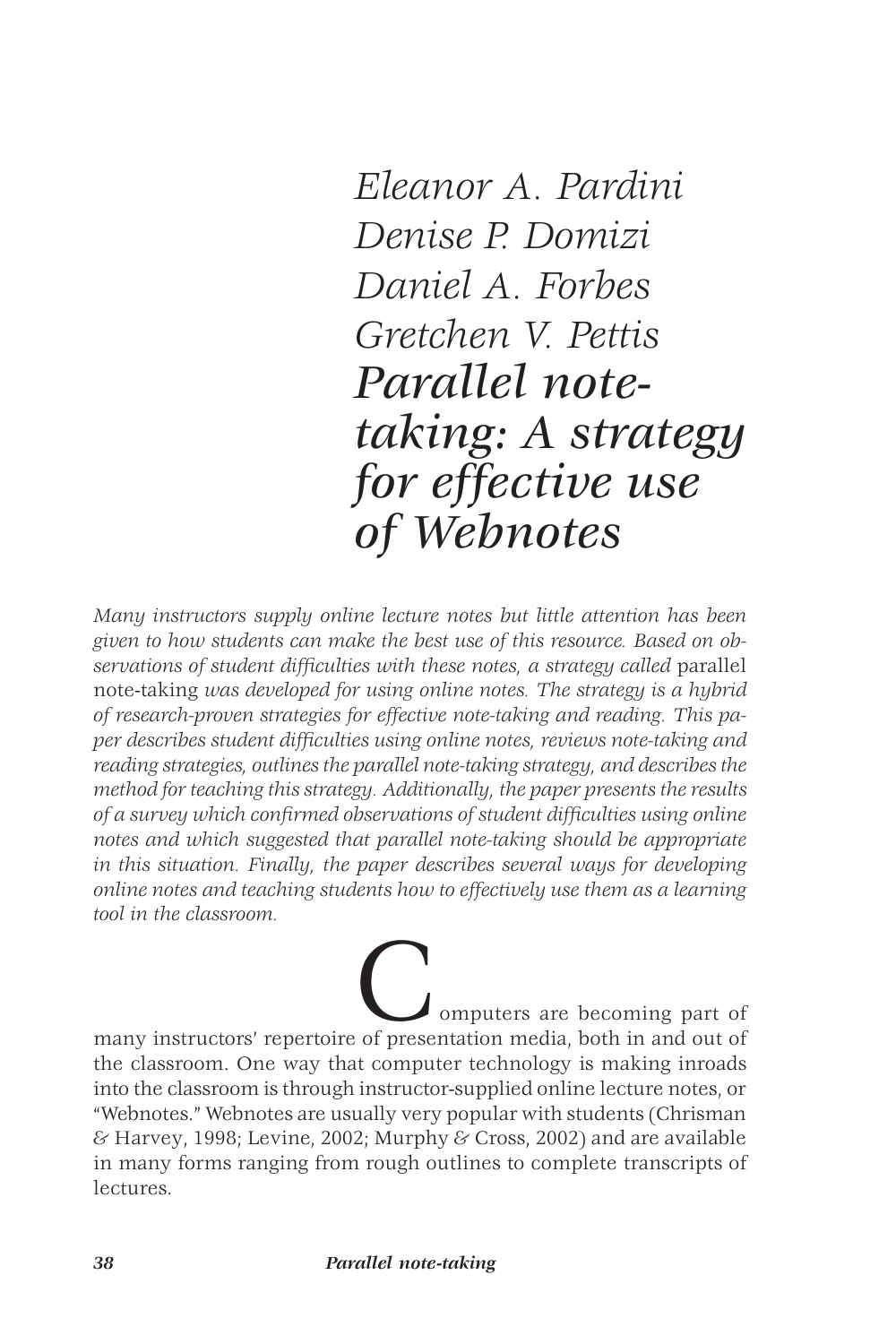Because Webnotes are a relatively new kind of "text" for students to navigate, there has been little research into their use. Some studies suggest that instructor-supplied lecture notes improve student performance (Annis, 1981; Smith, 1984), while others show they have a negative effect (Murphy & Cross, 2002). However, research examining how students use Webnotes and how they may affect student performance is lacking. In our experience, many students print out Webnotes, but are unsure of how to use them effectively. Some students print out Webnotes in lieu of taking their own notes during lectures or discussions. Others take notes in class in a more traditional way and put available Webnotes to little or no use. Sadly, some students use Webnotes as a substitute for going to class.

While there has been little to no research into the use of Webnotes specifically, a great deal of research is available regarding the use of learning strategies for taking effective lecture notes. Note-taking has long been recognized as an important element of students' understanding of lecture material (Armbruster, 2000). Controlled experiments show that students who perform encoding plus storage note-taking functions (i.e. taking notes and reviewing them) outperform those who do not (Kiewra et al., 1991; Kiewra, Dubois, Christensen, Kim, & Lindberg, 1989). Armbruster's (2000) review of the literature on note-taking found that student notes are generally incomplete and contain less than 40% of the main content ideas. The amount of information included, note completeness, and length of notes is significantly, positively correlated to student performance. Evidence from several decades of research emphasizes the importance of taking complete lecture notes and of reviewing them. Moreover, strategies which encourage active processing of information help students to learn effectively. In particular, notetaking strategies that promote rehearsal and review of lecture material enhance learning.

The split-page method, also known as the Cornell method (as explained in Pauk, 2000), is a note-taking strategy in which the student divides his or her paper into two columns, takes lecture notes on the right-hand side, and uses the left margin to write questions or annotations. The split-page method is effective because it incorporates an element of self-testing. Students who employ either self-questioning or reciprocal-questioning with a peer significantly outperform those students who review lecture material without self-testing (King, 1991). When students think about the lecture material by forming and then answering questions, their performance improves because the process of self-questioning forces students to monitor their learning and comprehension. Additionally, self-testing as a part of split-page method encourages students to review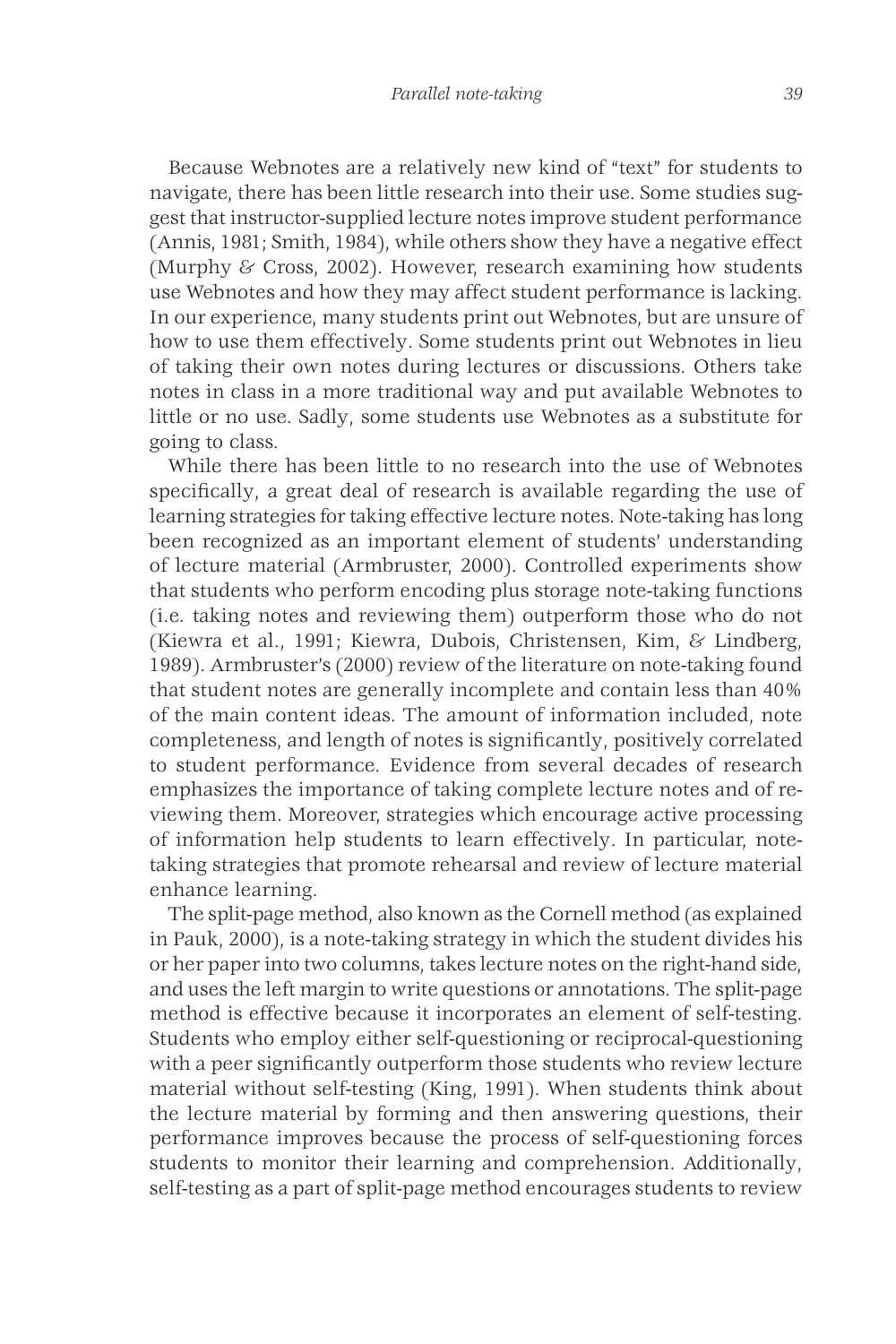on a regular basis rather than waiting until just before an exam (Nist & Holschuh, 2000a). Active engagement with the notes before, during, and after class is the most important element of the split-page method of note-taking.

Similar results have been found in research relating to strategies for the effective use of written texts. For example, *annotation* is an active reading strategy that involves the following elements: writing brief summaries in students' own words in the margins, enumerating lists of ideas, noting examples, putting information in graphs and charts where appropriate, predicting possible test questions, marking confusing ideas, and underlining key words and phrases (Nist  $&$  Simpson, 1988). Research shows that students who annotate text outperform students who are given pre-reading questions, even though they spend less time studying for the exam. Annotation requires students to isolate, reduce, and organize information in a personally meaningful way; identify key concepts and important supporting details; and monitor learning (Nist & Holschuh, 2000a). More generally, annotation encourages active reading and monitoring of understanding (Nist  $\&$  Holschuh, 2000b). When annotating, according to Nist and Simpson (1988), students are engaged in active reading because they process the information, build ideas, and make connections. Because annotations are written in students' own words, if they find they cannot rephrase the material, they know they do not fully comprehend the information. Annotation is an exceptionally flexible and accessible strategy, and can improve motivation because students approach the text with a purpose (Nist  $\&$  Diehl, 1998). In order for annotation to be an effective method for enhancing comprehension, students must write notes in their own words (Nist  $\&$ Simpson, 1988; Strode, 1991). Research has demonstrated that mastering this strategy can require more than one semester of instruction and practice (Holschuh, 1995; Mealey & Frazier, 1992).

The split-page method and textbook annotation are effective strategies for student learning because they require students to actively engage with new information. These strategies involve processing information in ways that make it meaningful to the individual student, and self-testing techniques that insure the student properly understands the information and can successfully analyze and apply it. These strategies promote active learning approaches to two familiar sources of information in the classroom. As a new kind of "text," Webnotes present a new challenge to students. Thus we began this study with the following questions: 1) What difficulties do we observe in student use of instructor-supplied Webnotes? 2) How can we help students use Webnotes more effectively? 3) How do students actually utilize Webnotes?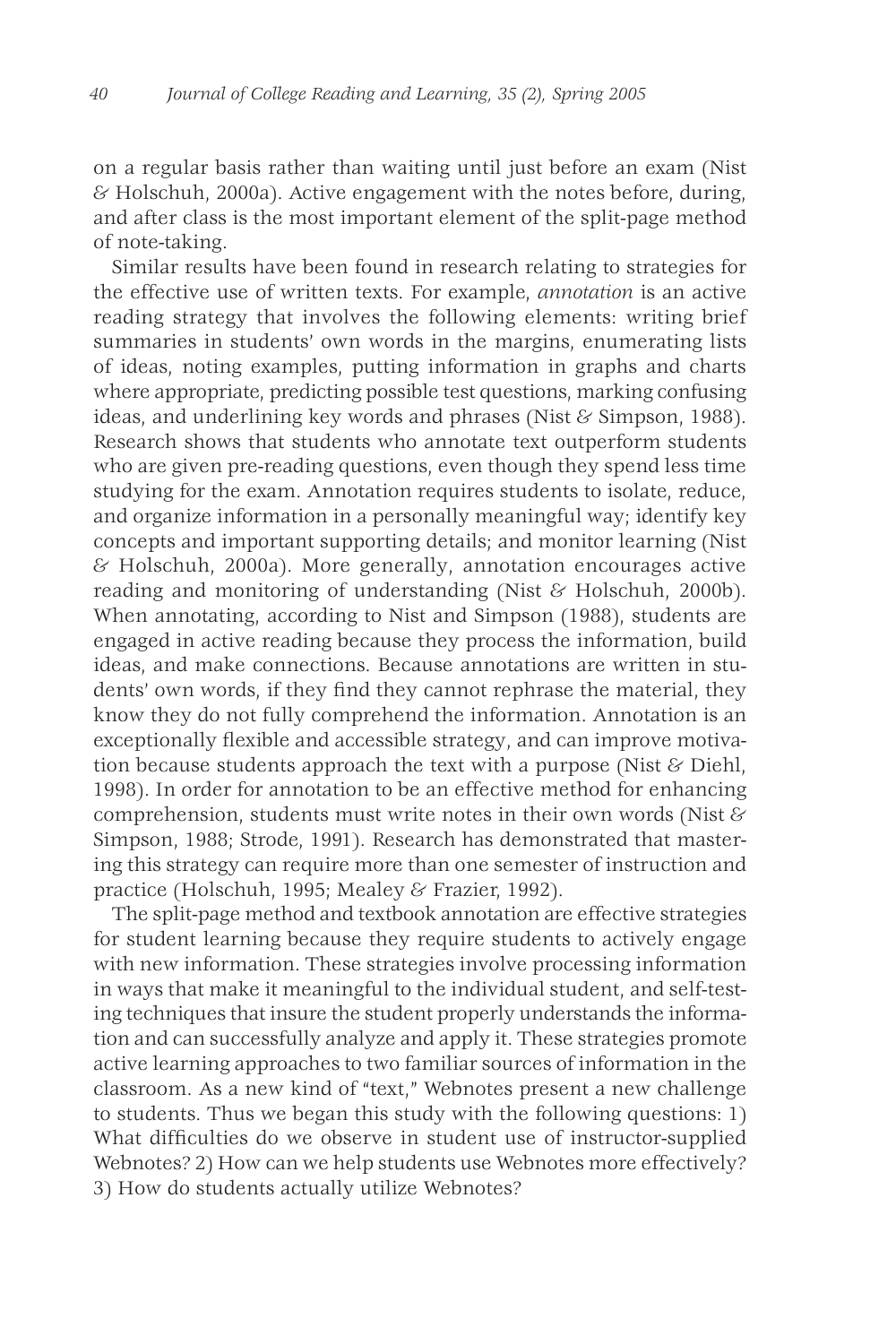## Methods

The primary goal of this paper is to present the parallel note-taking strategy and describe how it can be used and taught. Additionally, we discuss the ways in which students interact with online notes, based on a survey we gave to our students, and why we believe our strategy to be effective.

The parallel note-taking strategy and this study emerged from our experience as instructors of "Learning to Learn" seminars that we taught across a variety of disciplines (geography, biology, and philosophy). As instructors of the course, we met weekly to discuss our teaching as well as learning and study strategies across the disciplines. As the year progressed, we noticed students in each of our classes were having similar difficulties utilizing Webnotes effectively. To respond to our students' needs, we developed the parallel note-taking strategy, which we based on research-tested note-taking and text marking strategies. After teaching the strategy, we administered a survey to learn more about how our students actually use Webnotes. Our survey confirmed our observations of difficulties students have using Webnotes effectively and we believe our strategy is likely to address student needs.

### *Context*

The parallel note-taking strategy was taught in Learning to Learn Adjunct Seminars (UNIV 1116). UNIV 1116 is a one-hour, pass-fail elective course attached to large, introductory lecture courses ("content class") across a variety of disciplines. The seminars meet once a week outside of lecture. Lessons cover textbook reading, studying, writing, exam taking, and time management strategies. Grades are based on attendance and participation. Refer to Table 1 for a description of the core courses.

Participants. Students who participated in the adjunct seminars where the parallel note-taking strategy was taught were enrolled in Introduction to Human Geography (GEOG 1101), Introduction to Organismal Biology (BIOL 1104), or Introduction to Philosophy (PHIL 1000). Refer to Table 1 for a summary of student enrollment in the courses and adjunct seminars.

Student difficulties using Webnotes. We observed several difficulties that students experienced in their interactions with Webnotes. Perhaps the most universal was that students tended to use them as a substitute for taking their own notes or even for attending lectures when the instructor made Webnotes available. Some students complained in our UNIV 1116 class that Webnotes in their content class made it easier for them to procrastinate in their studying, as it made it possible to not only put off learning textbook material but lecture material as well.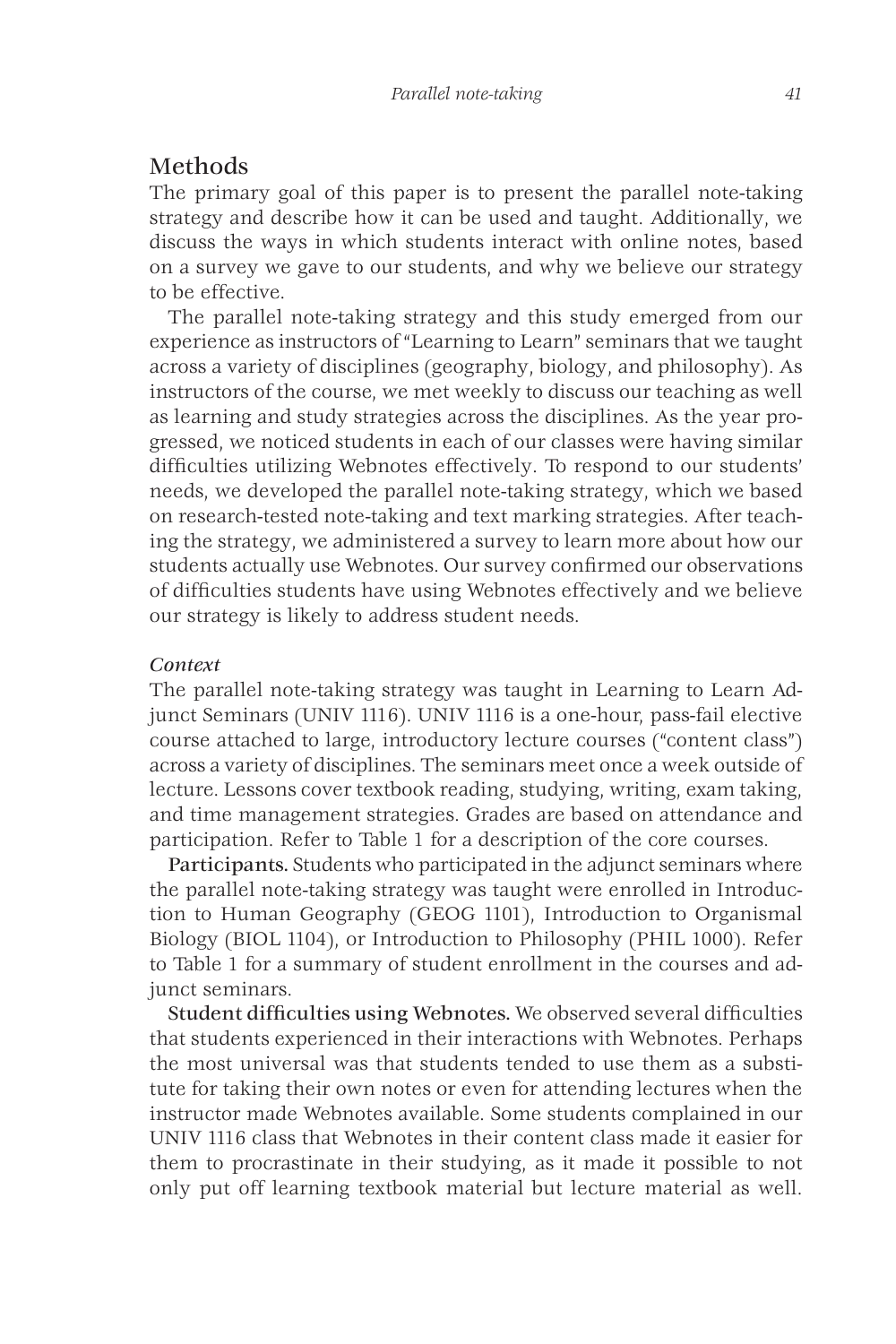## *Table 1*

## *Description of the content classes to which UNIV 1116 adjunct seminars were attached and the format of the Webnotes made available in each class.*

| Course Title                | Intro to Human<br>Geography<br>(GEOG 1101)                                                                                                                                                                                                                                                                                                                                                    | Intro to Organis-<br>mal Biology<br>(BIOL 1104)                                                                                                                                                                                                                                               | Introduction to<br>Philosophy<br>(PHIL 1000)                                                                                                                                                                                                                                                                                                                                     |
|-----------------------------|-----------------------------------------------------------------------------------------------------------------------------------------------------------------------------------------------------------------------------------------------------------------------------------------------------------------------------------------------------------------------------------------------|-----------------------------------------------------------------------------------------------------------------------------------------------------------------------------------------------------------------------------------------------------------------------------------------------|----------------------------------------------------------------------------------------------------------------------------------------------------------------------------------------------------------------------------------------------------------------------------------------------------------------------------------------------------------------------------------|
| Student compo-<br>sition    | Majors and non-<br>majors                                                                                                                                                                                                                                                                                                                                                                     | Non-Science<br>Majors                                                                                                                                                                                                                                                                         | Majors and non-<br>majors                                                                                                                                                                                                                                                                                                                                                        |
|                             |                                                                                                                                                                                                                                                                                                                                                                                               |                                                                                                                                                                                                                                                                                               |                                                                                                                                                                                                                                                                                                                                                                                  |
| Content Class<br>Enrollment | 127                                                                                                                                                                                                                                                                                                                                                                                           | 330                                                                                                                                                                                                                                                                                           | 59                                                                                                                                                                                                                                                                                                                                                                               |
| UNIV 1116 En-<br>rollment   | 13                                                                                                                                                                                                                                                                                                                                                                                            | 40                                                                                                                                                                                                                                                                                            | 14                                                                                                                                                                                                                                                                                                                                                                               |
| Time Webnotes<br>posted     | Before lecture                                                                                                                                                                                                                                                                                                                                                                                | After lecture                                                                                                                                                                                                                                                                                 | Before lecture                                                                                                                                                                                                                                                                                                                                                                   |
| Webnotes format             | Skeleton outline                                                                                                                                                                                                                                                                                                                                                                              | Detailed para-<br>graph                                                                                                                                                                                                                                                                       | Detailed outline                                                                                                                                                                                                                                                                                                                                                                 |
| Course descrip-<br>tion     | Through lec-<br>tures, develop<br>awareness of<br>the world, par-<br>ticularly with<br>regard to how<br>what happens<br>in one place can<br>have significant<br>consequences<br>in other places<br>across the<br>planet. With<br>a focus upon<br>understanding<br>and explaining<br>some of the po-<br>litical, historical,<br>and economic<br>relationships<br>that bind people<br>together. | Through lec-<br>tures, provide<br>an introduction<br>for non-science<br>majors to the<br>diversity of life<br>that inhabits<br>planet Earth,<br>with a focus on<br>organisms, their<br>evolutionary<br>history, their<br>characteristics,<br>and their inter-<br>actions with one<br>another. | Through read-<br>ing, discussion,<br>and lectures, to<br>develop acquain-<br>tance with some<br>of the most<br>important fig-<br>ures of western<br>philosophy, from<br>its beginnings in<br>the 6 <sup>th</sup> Century<br>B.C.E. to the $20th$<br>Century C.E.<br>and to acquire<br>through discus-<br>sion some prac-<br>tice in dealing<br>with philosophi-<br>cal problems. |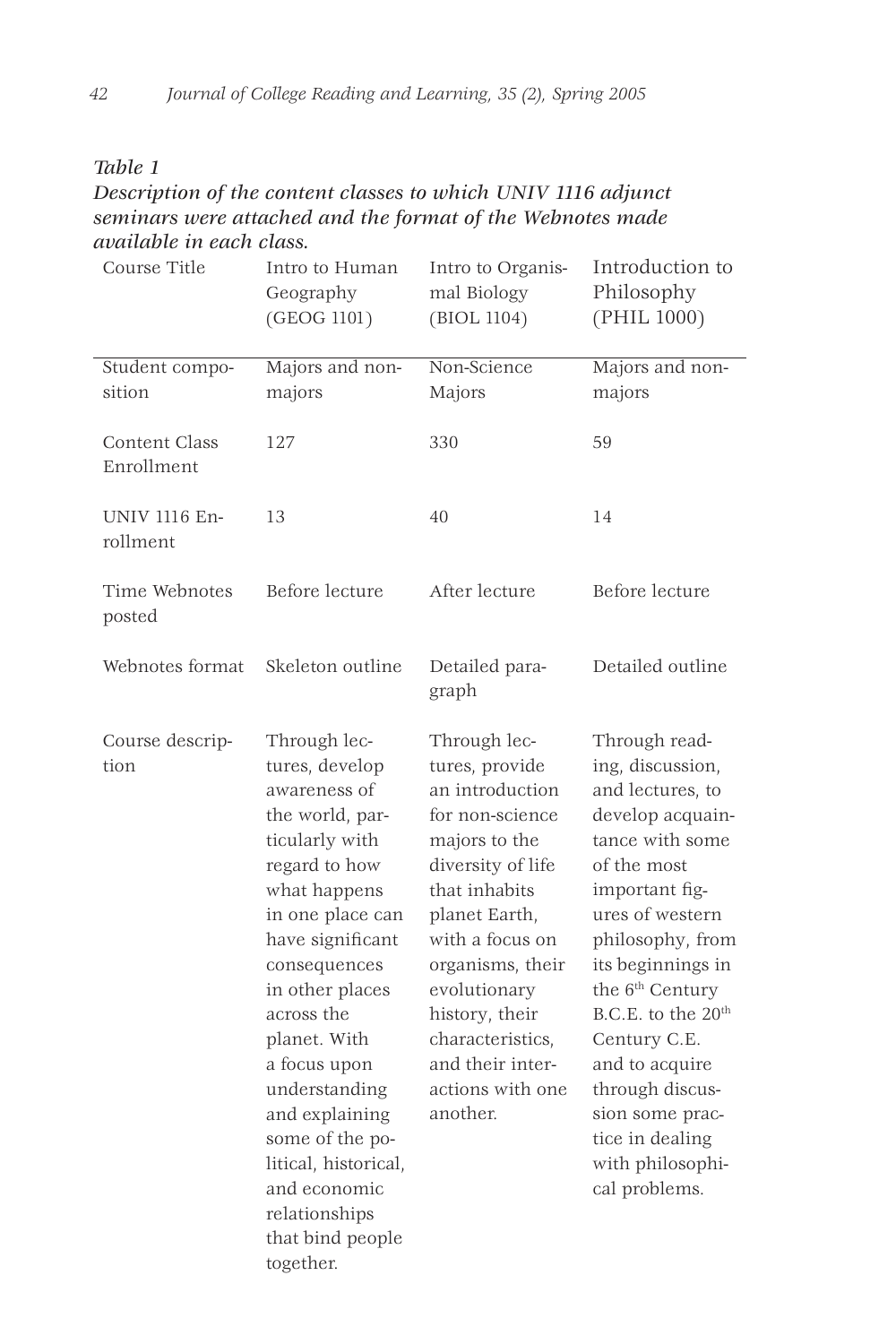As a consequence of not attending lectures some students complained that Webnotes could be difficult to understand. These students became frustrated with Webnotes when they tried to review them as preparation for exams. Often students were conscious of their own tendencies to procrastinate, and felt that Webnotes exacerbated the problem.

Students experienced other, more general difficulties. Some instructors' Webnotes were filled with what students perceived as an overwhelming amount of information. Others were confusingly organized and not reader-friendly: they did not flow evenly, they did not clearly emphasize which information is most important, or they did not explicitly indicate the level of thinking expected of students (memorization versus analysis and application, for example).

#### *The Parallel Note-taking Strategy*

Our observations of student difficulties involving Webnotes led us to conclude that a new strategy is needed that promotes a higher level of interaction with Webnotes, just as the split-page method and annotation do for traditional lectures and textbooks. We devised a new strategy, parallel note-taking, to fill this need. To implement the parallel notetaking strategy, the student prints out the Webnotes and places them in a three-ring binder. On the backs of these pages the student draws a margin approximately two inches wide. On the wider side of the margin the student writes notes that "parallel" the text of the Webnotes, and in the narrower side writes process notes, summaries, predicted test questions, and other annotations. If the student has the Webnotes before the lecture is delivered, he or she takes the binder to class and uses the back of the previous page to take notes that "parallel" the printed Webnotes on the facing page — that is, that add to or elaborate the printed notes with new information provided in the oral lecture. Students who obtain Webnotes after the corresponding lecture take their own set of lecture notes and later use them as a reference to annotate the printed Webnotes on the backs of the opposing pages. We reasoned that this strategy would address student difficulties with Webnotes because it requires the student to perform the same encoding tasks that take place in conventional note-taking and text annotation. Additionally, this new strategy requires the student to use information from the oral lecture to elaborate the Webnotes, in effect helping the student to create a new text that is personally meaningful.

### *Method of Instruction*

Some of our students had access to Webnotes before the lectures (GEOG 1101, PHIL 1000). We asked these students to read about annotation and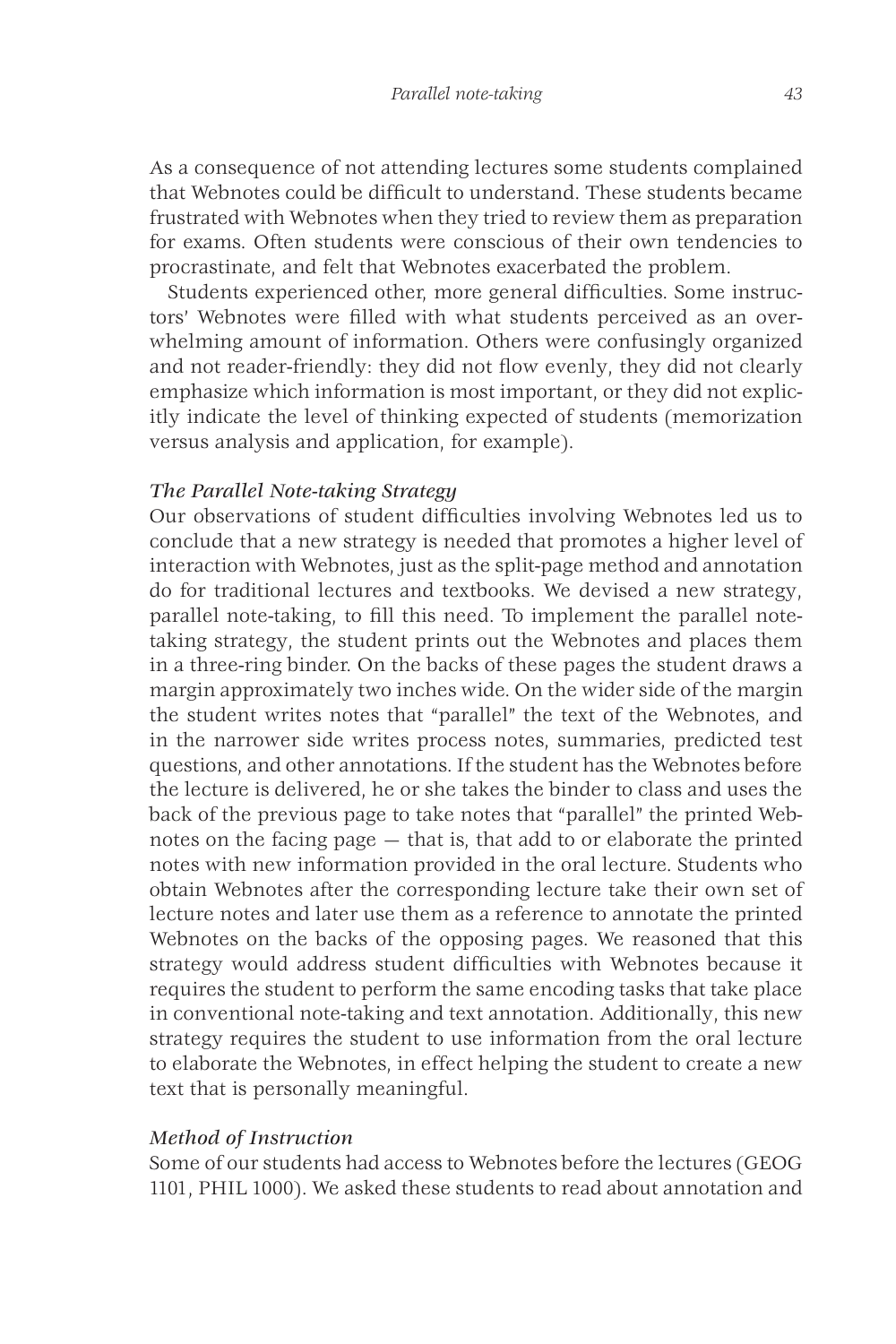the split-page method in *College Rules!* (Nist & Holschuh, 2002). Then we gave a verbal description of the parallel note-taking strategy and showed examples using Webnotes from the courses in which they were enrolled. We emphasized how the notes paralleled the printed Webnotes and showed how the margin can be used for annotating, taking process notes, and predicting test questions. We then asked the students to try out the parallel note-taking strategy during lecture in their content class. The following week, students shared their experiences and discussed the advantages and disadvantages of the strategy as well as how to modify it to suit their individual learning needs.

Other students had access to the Webnotes only after the lecture had been delivered (BIOL 1104). The method for teaching the strategy was similar. These students also read about the strategies before class. We gave a verbal description of the parallel note-taking strategy and then modeled the process of annotation using an overhead projection of an excerpt from the Webnotes. The students then practiced the strategy on a handout containing a different excerpt from the Webnotes in class, and were assigned the task of annotating one set of Webnotes. The following week, students shared their experiences as described above.

#### *Survey*

After developing the parallel note-taking strategy, we wanted to evaluate our observations of student difficulties. To ascertain student attitudes and to reveal how students used Webnotes, and thus determine if our strategy would be appropriate to respond to student needs, we distributed anonymous surveys to three UNIV 1116 classes. The students were taught the parallel note-taking strategy several weeks before they were surveyed. Sixty-two surveys were completed and consisted of three open-ended questions: 1) How do you use Webnotes? 2) What do you like about your professor's Webnotes? 3) What do you find problematic about your professor's Webnotes?

For each question, students were asked to be specific in their responses. Because of the large number and variety of answers to the three questions we developed a rubric to classify the diverse responses. Three of us independently read through the surveys to identify patterns that emerged from the data and develop a rubric for scoring answers. On the first read through the surveys we independently coded the responses to identify categories. On subsequent reads, we identified patterns within categories and discussed similarities and discrepancies among the categories until we reached consensus. Once we agreed upon categories and patterns within them, we coded the responses for all the surveys. Survey questions and answers, summarized according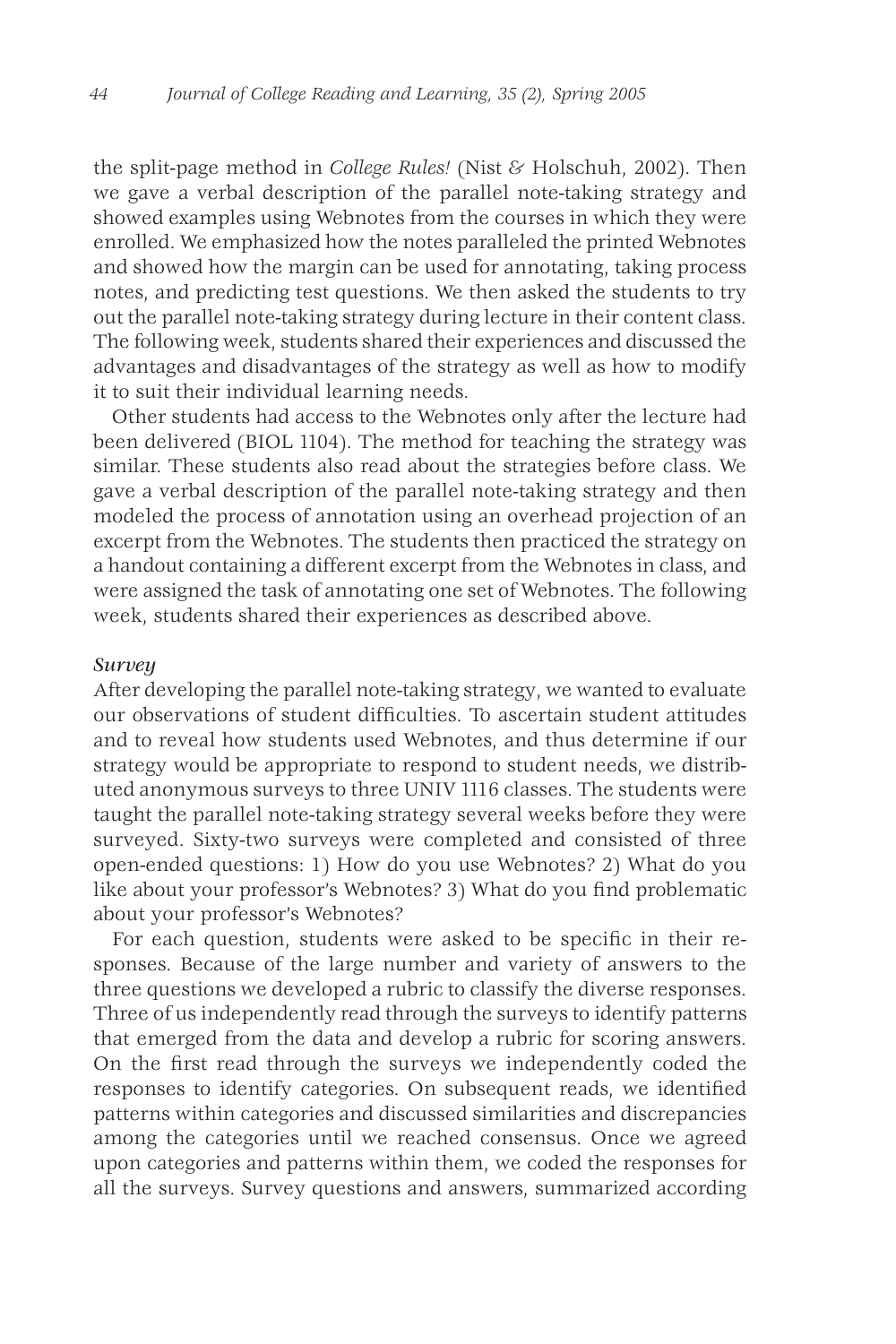to the rubric we used, are presented in Table 2. We present tallies of responses and the proportion of total students or total responses to each category. Some student responses to a single question indicated use of multiple strategies.

## Results

Students responded that they interacted with their Webnotes in a variety of ways (Refer to Table 2 for a summary of responses). Responses tended to fall into "elaborative" and "non-elaborative" learning strategies. We considered a strategy elaborative if it required the student to actively manipulate information in a way that was meaningful to them, and a strategy non-elaborative if the student did not add to or interact with the material. Examples of elaborative interactions included "added own notes during class," "annotation," "used as a study tool," and "previewed Webnotes before lecture." Non-elaborative interactions included "followed along during class," and "read." Sixty-seven percent of all student responses indicated an elaborative use of Webnotes, while 30 percent of responses indicated use of non-elaborative strategies. As students were allowed to give multiple responses, some student responses indicated both elaborative and non-elaborative uses of their Webnotes. Elaborative techniques that students chose to employ covered a range of reading, note-taking, and study strategies that would be employed before, during, and after lecture.

Students liked Webnotes for a variety of reasons. Many felt it was very helpful to have lots of detailed information that included visuals. Webnotes helped students to focus during class and guide their studying for exams. Students reported that during class, they could "listen more and write less" and that Webnotes "supplement information they miss in class." Students also indicated that Webnotes helped draw their attention to important information, identify what information the professor thought was important, guide preparation for exams, and organize their studying. Students appreciated Webnotes particularly when they were well-organized.

Things students found problematic about their professor's Webnotes included both format and use issues, as well as the temptation to skip class. Forty-two percent of students found the amount of information included in Webnotes problematic. Some students indicated too little information while others indicated too much information was included. This difference corresponded to variations in the format of the notes for different classes (skeletal outline versus detailed paragraph form). Poor organization of Webnotes was a significant problem for students, who preferred notes that correspond to the lecture and are easy to fol-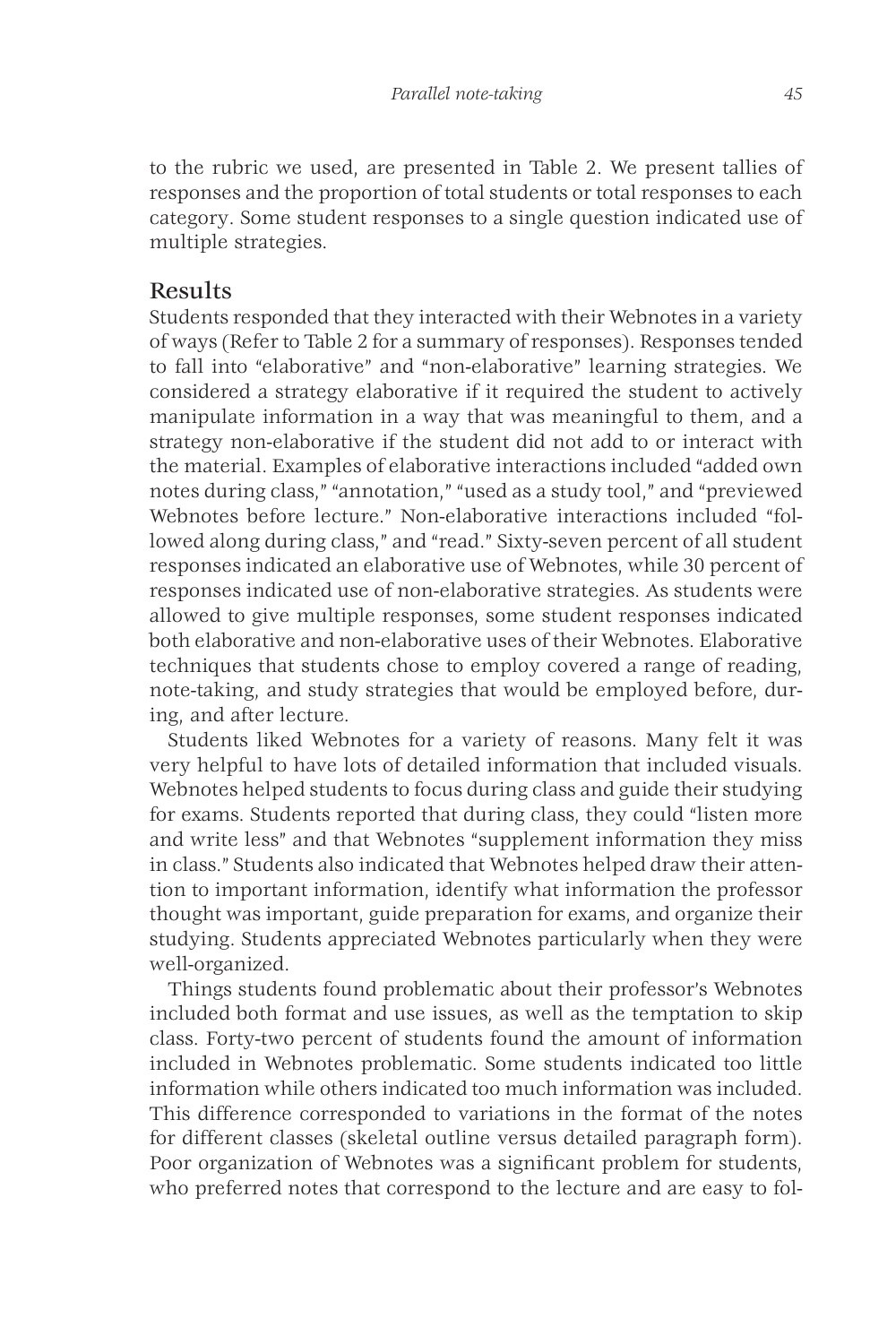## *Table 2*

*Summary of responses and rubric from 62 student surveys regarding student use of Webnotes. Responses are presented according to the scoring.*

| Questions and response rubric                    | <b>GEOG</b>    | <b>BIOL</b>    | PHIL           |
|--------------------------------------------------|----------------|----------------|----------------|
|                                                  | 1101           | 1104           | 1000           |
|                                                  |                |                |                |
| Total number of surveys                          | 10             | 39             | 13             |
| How do you use Webnotes?                         | 12             | 62             | 19             |
| Elaborative strategies                           | 9              | 41             | 12             |
| Add own notes during class                       | 7              | $\Omega$       | 5              |
| Study tool                                       | 2              | 16             | 6              |
| Annotate                                         | $\Omega$       | 25             | $\overline{0}$ |
| Preview before lecture                           | $\overline{0}$ | $\overline{0}$ | 1              |
| Non-elaborative strategies                       | 3              | 18             | 7              |
| Follow along during class                        | 3              | $\overline{0}$ | 3              |
| Read                                             | $\overline{0}$ | 18             | 4              |
| Don't go to class/pay attention/take notes       | $\overline{0}$ | 3              | $\overline{0}$ |
|                                                  |                |                |                |
| What do you like about your professor's Web-     | 12             | 49             | 12             |
| notes?                                           |                |                |                |
| Lots of detailed information (including visuals) | 1              | 19             | $\overline{2}$ |
| Can focus during class and add own notes         | 6              | 9              | 7              |
| Can add own notes                                | $\Omega$       | 1              | $\overline{0}$ |
| Can listen more and write less                   | 6              | $\overline{0}$ | 5              |
| Supplements lecture notes if information is      | $\Omega$       | 8              | 2              |
| missed                                           |                |                |                |
| Guides attention, note-taking, and studying      | 1              | 12             | 1              |
| Draws attention to important points              | $\Omega$       | $\Omega$       | 1              |
| Exam preparation                                 | $\Omega$       | 6              | $\overline{0}$ |
| Guides note-taking and studying                  | 1              | 6              | $\overline{0}$ |
| Good organization                                | 4              | 9              | $\overline{2}$ |
|                                                  |                |                |                |
| What do you find problematic about your          | 13             | 40             | 15             |
| professor's Webnotes?                            |                |                |                |
| Amount of information                            | 3              | 23             | 1              |
| Too much information                             | $\overline{0}$ | 20             | $\overline{0}$ |
| Too little information                           | 3              | 3              | 1              |
| Poor organization/difficult to follow            | 5              | 6              | 5              |
| Timing of posting                                | 1              | 6              | 1              |
| Not enough space to add notes                    | 1              | 1              | $\overline{2}$ |
| Skip class/Don't focus during class              | $\overline{2}$ | $\overline{2}$ | 1              |
| No comment/Not applicable                        | 1              | $\overline{2}$ | 5              |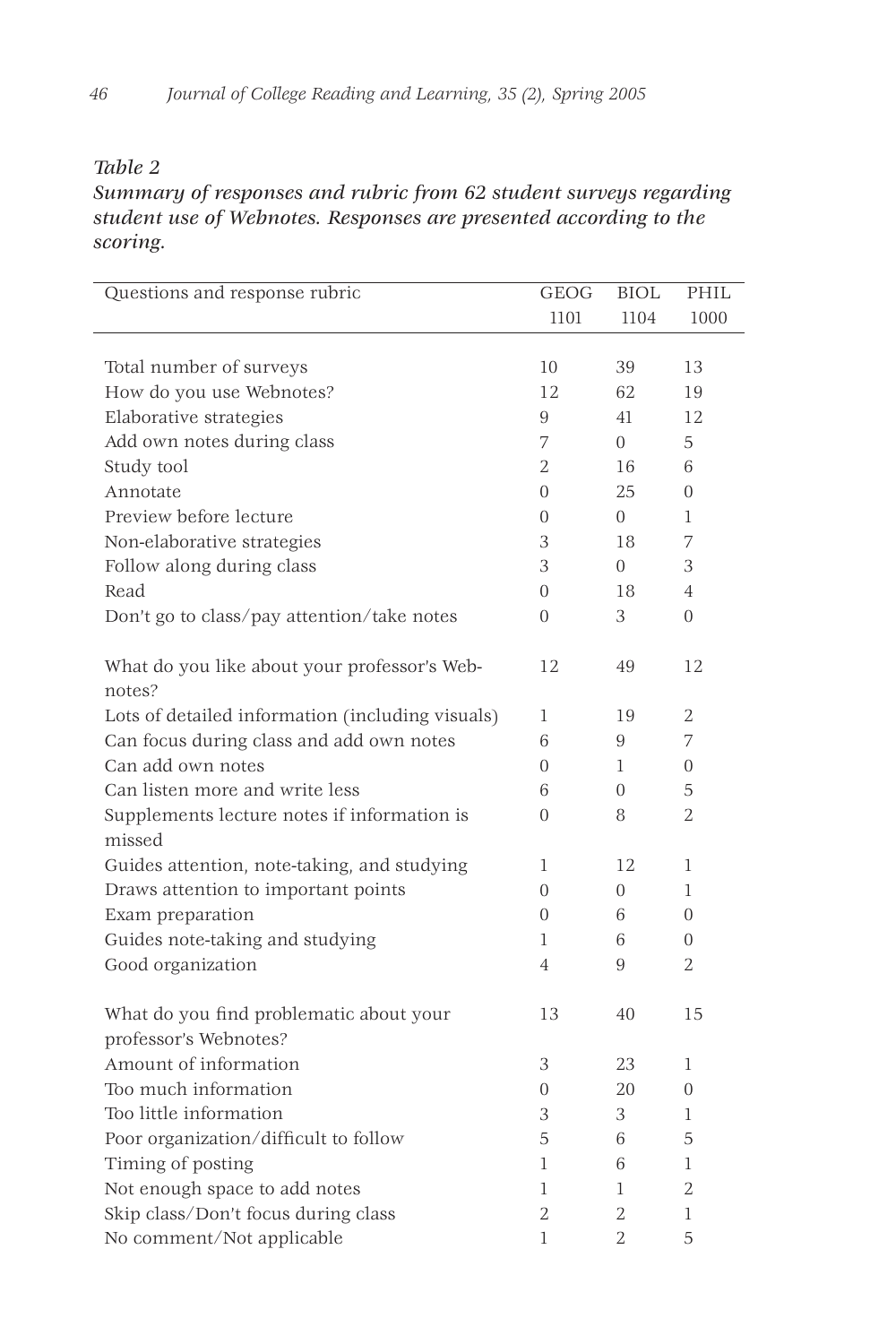# *Table 2, continued*

*Summary of responses and rubric from 62 student surveys regarding student use of Webnotes. Responses are presented according to the scoring rubric.*

| Questions and response rubric                         | Tallied   | Proportion |
|-------------------------------------------------------|-----------|------------|
|                                                       | Responses | Responses  |
| Total number of surveys                               | 62        |            |
| How do you use Webnotes?                              | 93        |            |
| Elaborative strategies                                | 62        | 67%        |
| Add own notes during class                            | 12        | 13%        |
| Study tool                                            | 24        | 26%        |
| Annotate                                              | 25        | 27%        |
| Preview before lecture                                | 1         | 1%         |
|                                                       | 28        |            |
| Non-elaborative strategies                            |           | 30%        |
| Follow along during class                             | 6         | 6%         |
| Read                                                  | 22        | 24%        |
| Don't go to class/pay attention/take notes            | 3         | 3%         |
| What do you like about your professor's Web-          | 73        |            |
| notes?                                                |           |            |
| Lots of detailed information (including visuals)      | 22        | 30%        |
| Can focus during class and add own notes              | 22        | 30%        |
| Can add own notes                                     | 1         | 1%         |
| Can listen more and write less                        | 11        | 15%        |
| Supplements lecture notes if information is<br>missed | 10        | 14%        |
|                                                       |           |            |
| Guides attention, note-taking, and studying           | 14        | 19%        |
| Draws attention to important points                   | 1         | 1%         |
| Exam preparation                                      | 6         | 8%         |
| Guides note-taking and studying                       | 7         | 10%        |
| Good organization                                     | 15        | 21%        |
| What do you find problematic about your               | 68        |            |
| professor's Webnotes?                                 |           |            |
| Amount of information                                 | 27        | 40%        |
| Too much information                                  | 20        | 29%        |
| Too little information                                | 7         | 10%        |
| Poor organization/difficult to follow                 | 16        | 24%        |
| Timing of posting                                     | 8         | 19%        |
| Not enough space to add notes                         | 4         | 4%         |
| Skip class/Don't focus during class                   | 5         | 12%        |
| No comment/Not applicable                             | 8         | 6%         |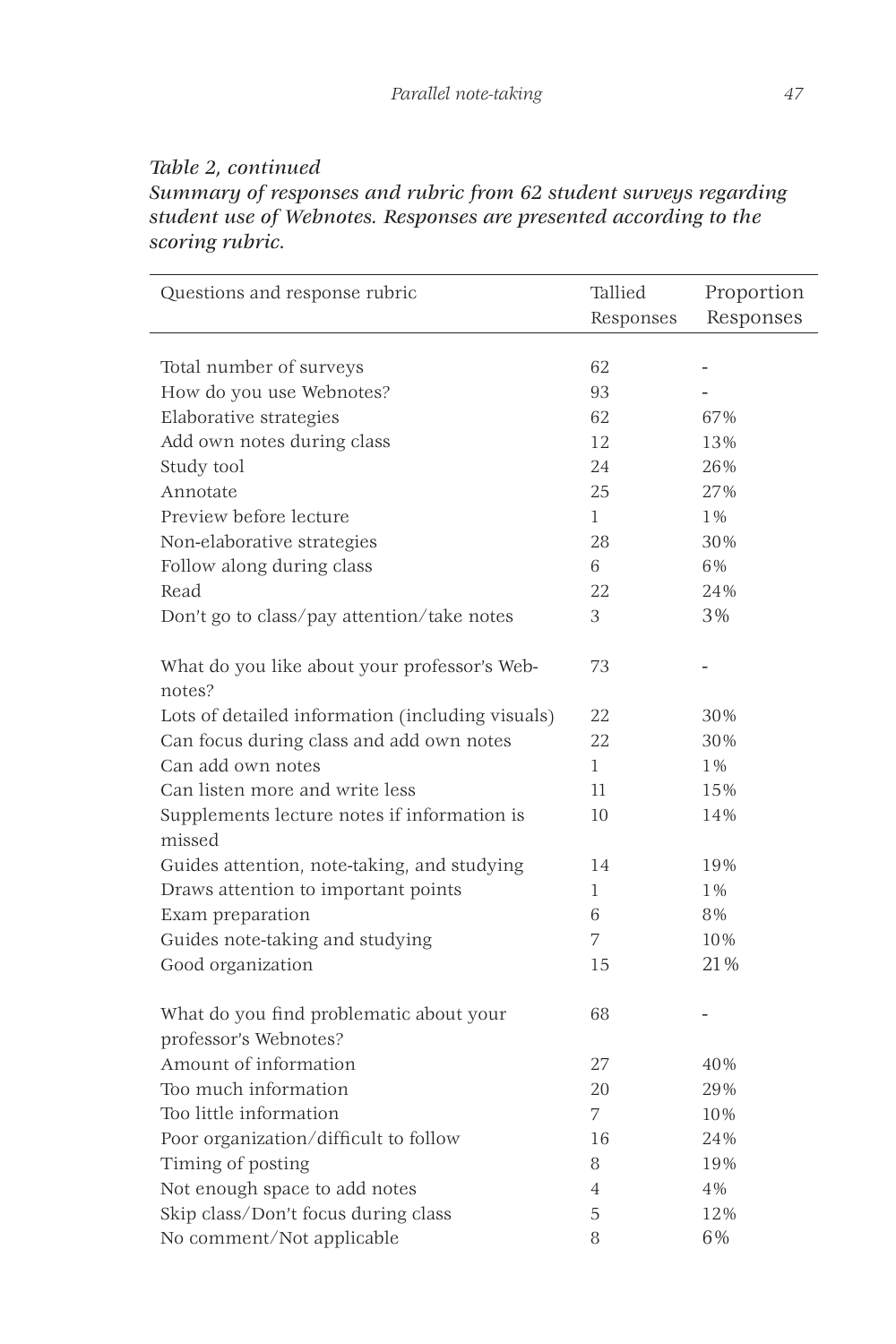low. Some other issues of student concern are timing of posting, lack of margin space to add notes, and the temptation to not pay attention or skip class.

# Discussion and Conclusion

This project was designed as teacher research on how students used Webnotes after learning the parallel note-taking strategy. Its purpose was to identify variables such as student problems with Webnotes and ways that they use Webnotes. These variables can be used to design future research studies, which could include pre- and post-surveys and interviews of students as well as content analysis to evaluate the quality of the student notes. We present the discussion of this study by research question.

## *1) What difficulties do we observe in student use of instructorsupplied Webnotes?*

We observed that our students had similar difficulties using Webnotes regardless of the discipline. We think this is because Webnotes are a new enough "text" that many instructors and students are unclear about how students can make the best use of them. The result is that students face serious difficulties in their interactions with Webnotes. Our study suggests that these difficulties largely center on how both educators and students perceive their function.

In our experience instructors generally make Webnotes available to students for two reasons. Both reflect the convenience to instructors and students that the internet and computer technology offer. One is that the internet makes it possible to distribute textual material to students at little or no cost in time or money. Many instructors are sufficiently computer-literate that they know how to make their lecture notes available on the internet either through Web pages or other online sources available to students (such as WebCT). The second is that some lecture halls and classrooms have electronic projection equipment which enables instructors to incorporate their lecture notes into audiovisual presentations, ranging from simple overhead projections of a lecture outline to elaborate computerized slideshow presentations. These sorts of presentations are convenient for instructors because they reduce the need to write on a chalkboard or dry-erase whiteboard, which enables them to cover material more rapidly. Since these presentations are often composed on a computer, it is not difficult for instructors to make them available to students online.

However, this new use of technology is accompanied by mixed messages about how instructors and students should best use it. Many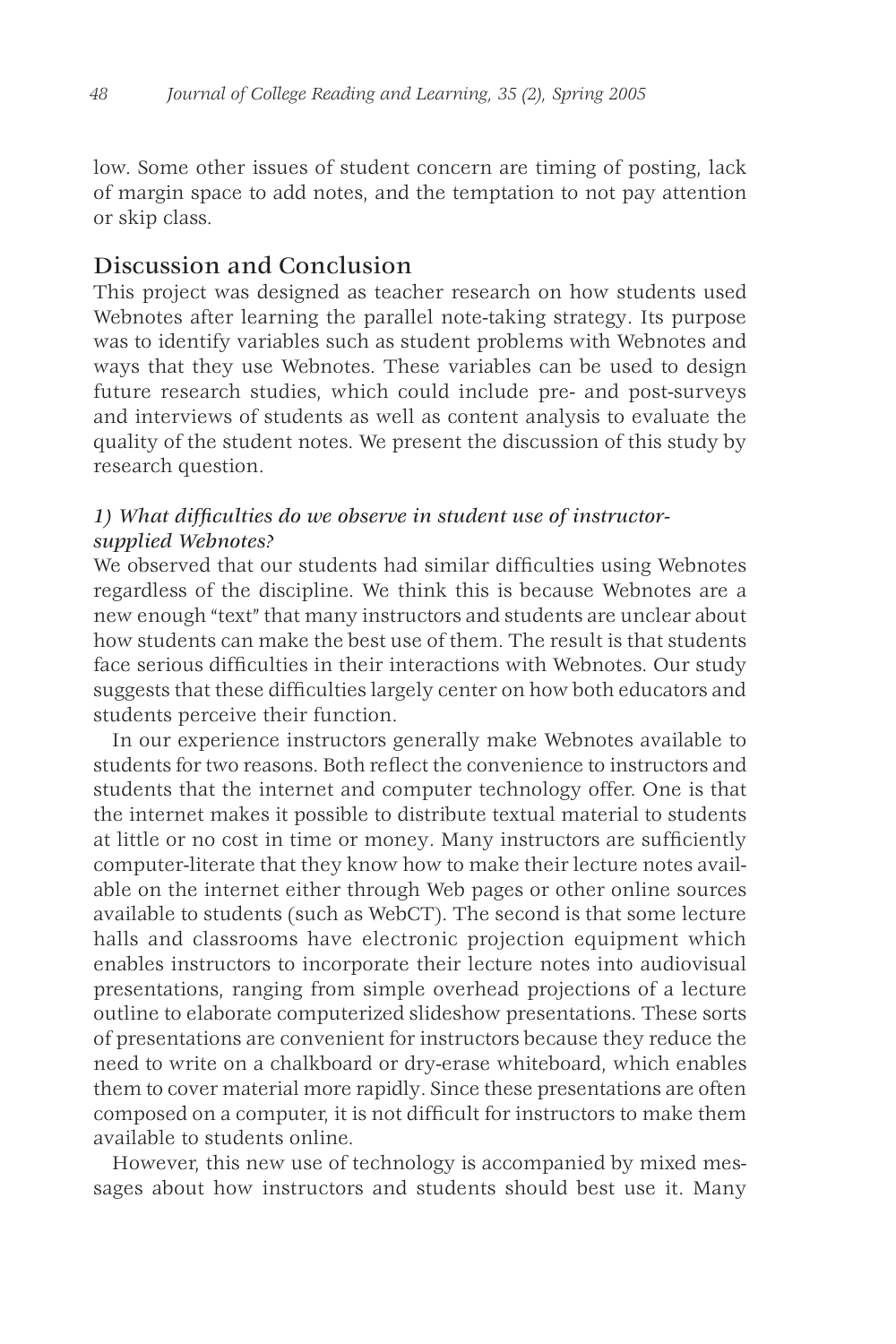instructors, perhaps perceiving Webnotes as simply an alternative to distributing photocopied handouts, do not feel there is any need to explain how Webnotes should be used. This approach, however, encourages students to perceive Webnotes as a substitute for the oral lecture, and in turn reinforces some maladaptive learning habits. Since Webnotes are often the instructor's own lecture notes, many students feel that it is not as important to attend the oral lecture as it is to obtain a copy of the Webnotes. Many of our students complained that Webnotes made it easier for them to skip class, which encouraged them to procrastinate in their learning tasks. Since these students knew they could read the Webnotes later, they believed they could afford to miss lectures, and as a result they would procrastinate not only their textbook reading but learning lecture content from Webnotes material as well.

When instructors do provide instruction in how to make use of Webnotes, sometimes their advice leads to confusion and reinforcement of maladaptive learning behaviors. We know of several instructors who believe that students who have Webnotes should not take notes in lecture, on the grounds that students will listen more attentively if they are not busy transcribing notes. We believe this sends the message that the function of note-taking is simply transcription — a message that ignores the known importance to student learning of encoding new information during note-taking (cf. Armbruster 2000).

Despite the difficulties and confusion surrounding Webnotes, we believe that they are potentially an invaluable resource for student learning. Webnotes can highlight important concepts, provide figures or illustrations, and serve as a reference when the professor moves rapidly through lecture material. They can also alleviate the difficulties students face of having to listen to and process what a professor is saying in lecture and simultaneously copy it down. Thus the effective use of Webnotes can address many challenges presented by traditional note-taking.

#### *2) How can we help students use Webnotes more effectively?*

We believe that many students experience difficulties with Webnotes because in many cases neither instructors nor students recognize that Webnotes are a new "text" which functions very differently from traditional texts. Instructors and students tend to perceive of Webnotes as simply a supplementary written text that is available online. However, we think that Webnotes should be regarded as a hybrid text. They are a written resource and, to that extent, function as a supplement to other course textbooks; at the same time they are a guideline for or record of an oral resource, the class lecture. Hence a strategy for the effective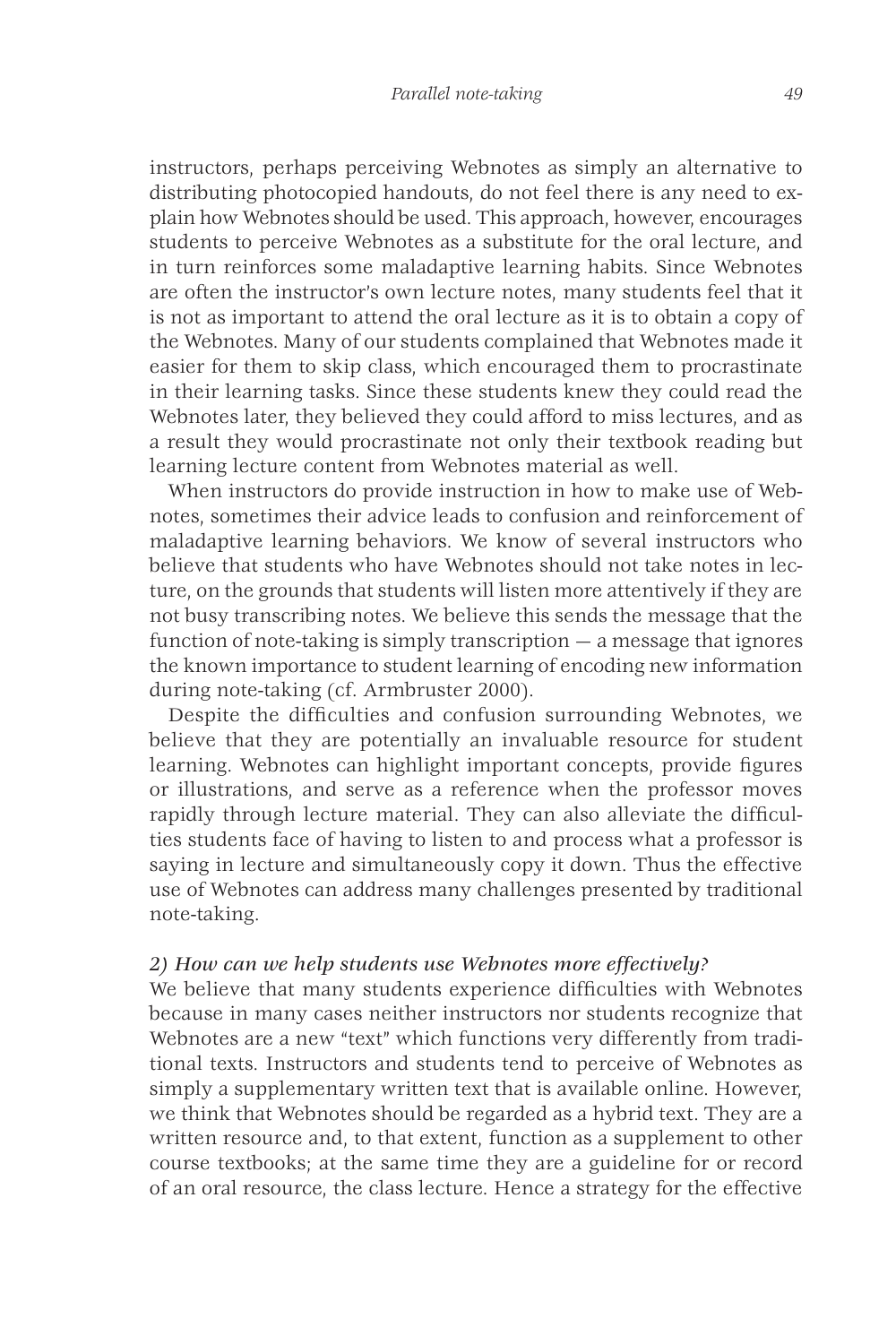use of Webnotes should account for both of these aspects of the text. The parallel note-taking method requires students to interact with this hybrid text by helping them to use Webnotes as a guide for creating of their own texts which facilitate their learning and understanding of course material.

The parallel note-taking method itself is a hybridization of the strategies of split-page note-taking and annotation, which, as we discussed above, independently have been shown to enhance student learning. The split-page method is modified for taking notes during class when Webnotes are made available prior to lecture. A combination of the splitpage method and annotation are employed for Webnotes that are made available after lecture. As with the note-taking and reading strategies described above, purposeful interactions with Webnotes before, during, and after lecture can make these instructor-provided notes a powerful resource for learning. We believe the parallel note-taking strategy for using Webnotes is effective because it involves the same active learning tasks involved in the split-page method and textbook annotation: it engages students during lecture and encourages them to draw together information from multiple sources and make connections about main ideas. Additionally it allows them to monitor their learning, self-test, and review before exams.

### *3) How do students actually utilize Webnotes?*

The survey we gave to our students asked them to describe how they actually use Webnotes in their classes. The results of our survey confirmed many of the problems we had originally observed our students to have. Additionally, our survey indicated that, having learned parallel note-taking, some students used elaborative strategies to interact with Webnotes in their courses. Based on these results of our survey data, we believe our strategy is on target for addressing student needs using Webnotes.

The parallel note-taking strategy addresses several difficulties that students face when presented with Webnotes. When an instructor's notes are projected onto a screen during lecture students feel a sense of divided attention that results from the need to transcribe the projected notes and simultaneously process the professor's verbal explanations. Instructors who supply notes before their lectures tend to cover material very quickly because they might believe they do not need to pause to allow students to take down the information. The parallel note-taking strategy allows students to keep pace by relieving them of the burden of trying to simultaneously take notes from two sources of information. Because the projected lecture notes are already in their notebooks,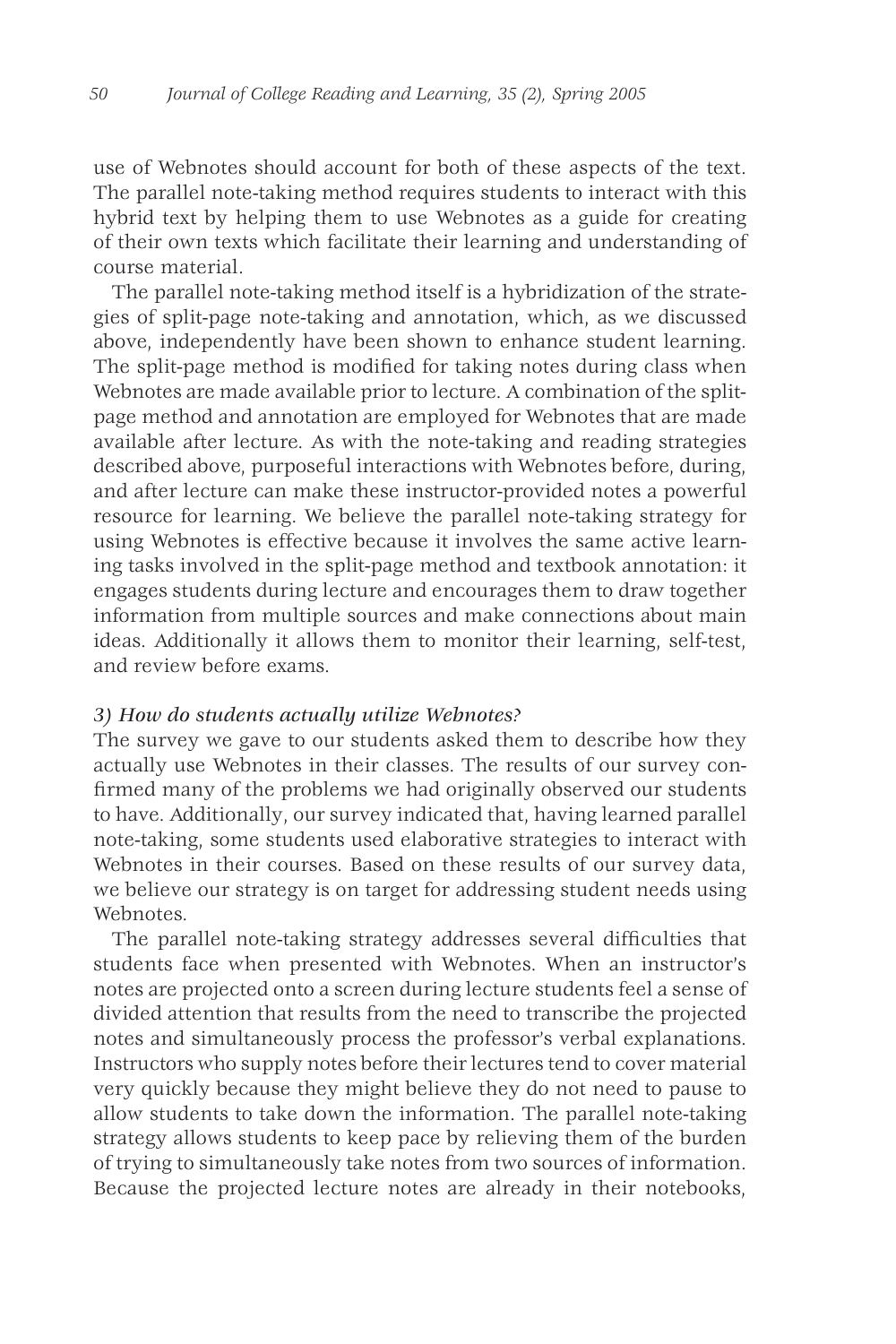students can focus on elaborating and annotating the printed Webnotes based on the instructor's verbal lecture.

In classes where the student has access to Webnotes after the lecture, the parallel note-taking strategy facilitates the task of correlating and synthesizing the student's own notes with the online Webnotes. Often the online notes can present an overwhelming amount of detailed information, some of which the instructor may have explained in a different form in the oral lecture. Parallel note-taking provides a method for simplifying and organizing the information from Webnotes: the student can identify key ideas and important details by comparing his or her own notes with the printed lecture notes, and then emphasize and elaborate the important information through annotation on the opposing page.

Most importantly, through its incorporation of the split-page method, parallel note-taking encourages an elaborative approach to the use of online lecture notes which can help students engage in strategies that enhance encoding and retention of lecture material. Using the margin for summaries written in his or her own words requires the student to actively process the material and provides an opportunity for the student to monitor comprehension. Using the margin for predicting questions allows the student to rehearse the material and monitor retention. The split-page and textbook annotation strategies have been shown by research to be effective tools for student learning because they encourage students to engage in active, higher-level learning tasks in place of more passive strategies such as recopying notes or rereading texts. Because parallel note-taking incorporates the same higher-level learning tasks, it also should be an effective strategy for students to use when they interact with instructor-supplied Webnotes.

## *Changing the Perception of Webnotes in the Classroom: Webnotes as a "Hybrid" Text*

Our survey and observations indicate that it is important that both educators and students acknowledge that Webnotes are a new "text," and that they should not treat Webnotes in the same way as they treat more conventional texts. Because they are a hybrid text that incorporates both written and oral elements, Webnotes have a dual nature. Hence educators should organize and present course materials with the dual function of Webnotes in mind, and students should use strategies that are appropriate for interacting with both the written and the oral aspects of Webnotes.

In general terms, this means that some instructors will need to rethink the role that Webnotes should play in their classrooms. Webnotes sometimes are regarded as a substitute for students taking their own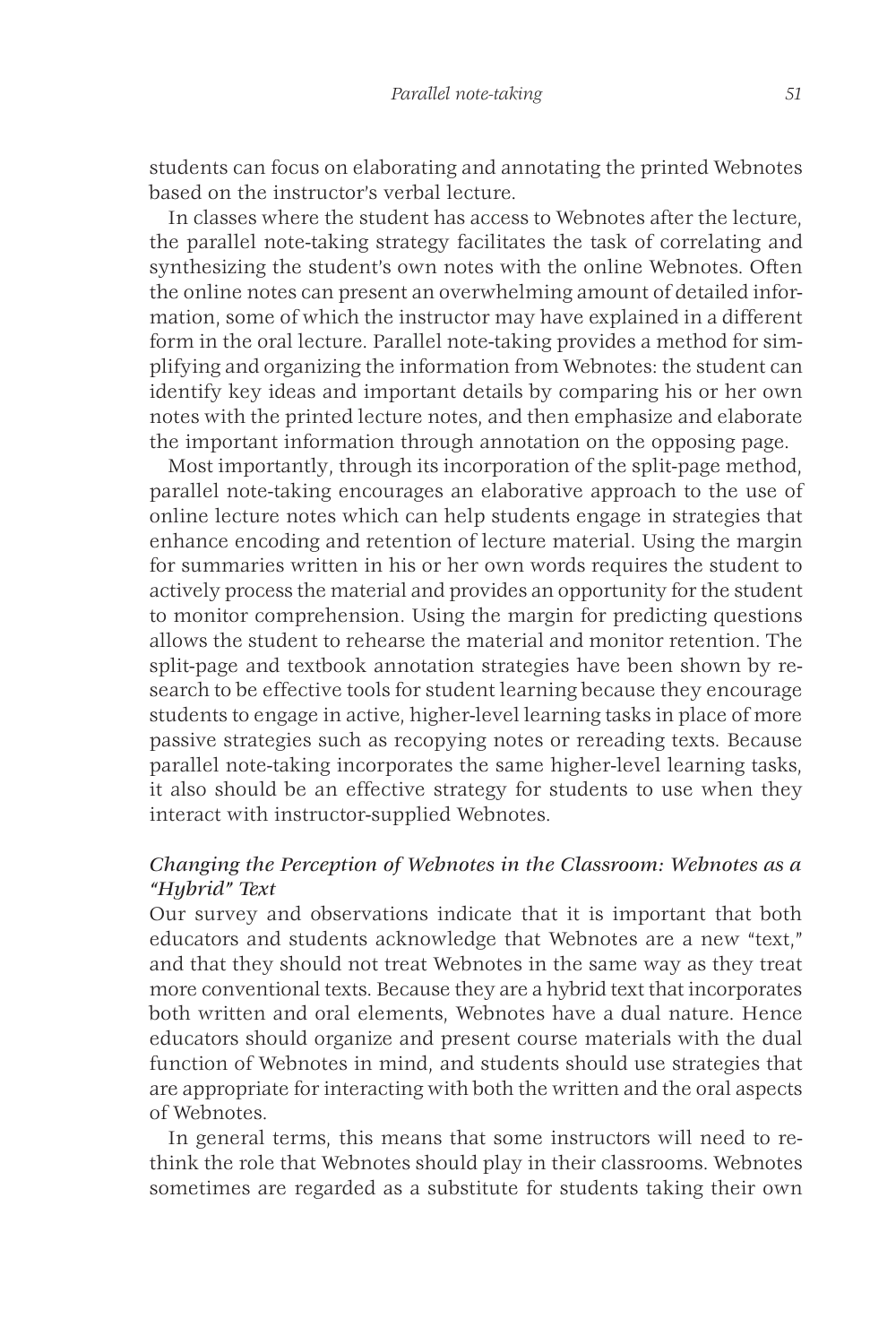notes during lectures. We believe this is an inappropriate way of dealing with the very real problem of students who have not learned how to take high-quality lecture notes. Webnotes used in this way amount to a crutch for passive learners, and in the end only present these students with another unfamiliar text to navigate and no tools to help them find their way. Instructors who use Webnotes to replace student note-taking squander an opportunity to provoke students to think differently about learning at the college level. When an instructor uses Webnotes to design a lecture as a means to encourage students to engage in active learning, Webnotes can become a powerful tool for enhanced learning in the classroom. The parallel note-taking strategy complements such an approach to the use of Webnotes by providing students with a tool for interacting efficiently and effectively with this new text.

We think Webnotes are most effective if the instructor designs them carefully and teaches students how to use them actively. Posting Webnotes well in advance of lecture allows students time to preview them and to use parallel note-taking to add their own notes during class. Instructors should take time to teach and demonstrate the parallel notetaking strategy and encourage their students to use it in order to actively engage with the material during lecture rather than rely on Webnotes as a substitute for their own class notes.

## *Recommendations for Instructors Designing Webnotes*

The results of our survey suggest some ways that instructors can compose and organize Webnotes that will promote efficient and effective student learning. The things that students liked or found problematic about Webnotes fell into two general categories: content and format. Content issues included the amount of information and detail. Format issues included organization of ideas, physical layout and formatting of text, correspondence with verbal lecture, amount of margin space, and timing of posting.

From the standpoint of content, the amount of information included in Webnotes seems to be a balance that may be difficult to find. Students in the Geography course felt that the information was not detailed enough, while students in Philosophy and Biology felt overwhelmed by the amount of content. Webnotes clearly can be useful as a means to draw attention to important information, and also can serve as a reference point to help students keep up when a lecture moves quickly. We think instructor-supplied Webnotes are particularly effective when they are used to encourage higher-level thinking tasks, such as analysis and application, about course material. The right amount of content to include in Webnotes should be determined not only in relation to the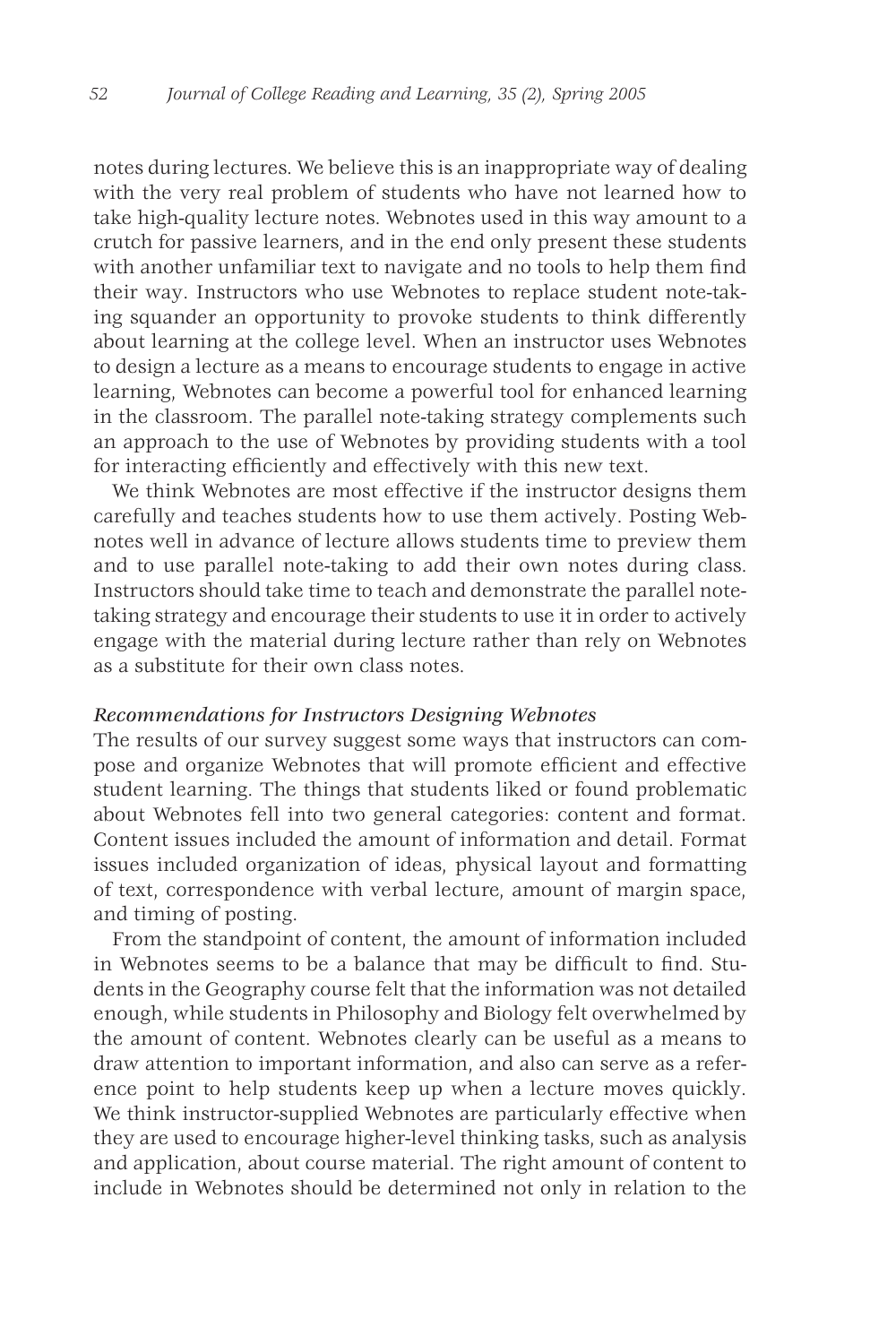instructor's judgment about how much material needs to be covered, but also with respect to what level of thinking the students should use in engaging with the material. In some cases presenting less information with emphasis on higher-level learning tasks may be preferable to presenting more information to be merely memorized.

Good organization seems to be overwhelmingly important to students, regardless of the amount of information presented. Student responses indicate that organization was a significant factor in their ability to utilize Webnotes effectively. The amount of margin space and timing of posting are technical details that can make a big difference. Organizing Webnotes according to the structure of the lecture ensures an even flow of ideas. Detailed Webnotes that include visual aids such as diagrams and figures rather than just a skeletal outline allow students to elaborate on the diagram in the same time they would normally take to copy the diagram by hand. Again, because we believe that Webnotes can be used to influence the level of thinking that students use when they engage with course materials, the organization of Webnotes should be developed with an eye to the learning tasks that students are expected to perform. In contexts where higher-level thinking is required, it is appropriate to organize Webnotes in such a way that students are explicitly encouraged to interact with them in the desired way. For example, inclusion of study questions throughout the notes would encourage students to analyze or elaborate the presented material. However, we caution against providing too much information in Webnotes because students come to perceive them as a substitute for attending class regularly.

Because many students experience a strong temptation to use Webnotes as a substitute for attending class lectures, we think Webnotes should be used as a means to enhance class lectures and reinforce their importance to student learning. We believe Webnotes are used most effectively when instructors make them available before lectures and encourage students to bring them to class. If students are explicitly aware that the Webnotes are intended as a guide for note-taking in lecture, and that relying on the Webnotes in lieu of attending lecture will not be sufficient for them to succeed, then students will be less inclined to use Webnotes as an excuse to miss class lectures. Moreover, using the parallel note-taking strategy in class allows the instructor to focus on demonstrating higher-level learning tasks such as analysis and application. If students have content material in front of them, the instructor can shift the emphasis of the lecture presentation from covering basic content to more methodological concerns such as analysis or interpretation.

Instructors who use Webnotes can help their students to make the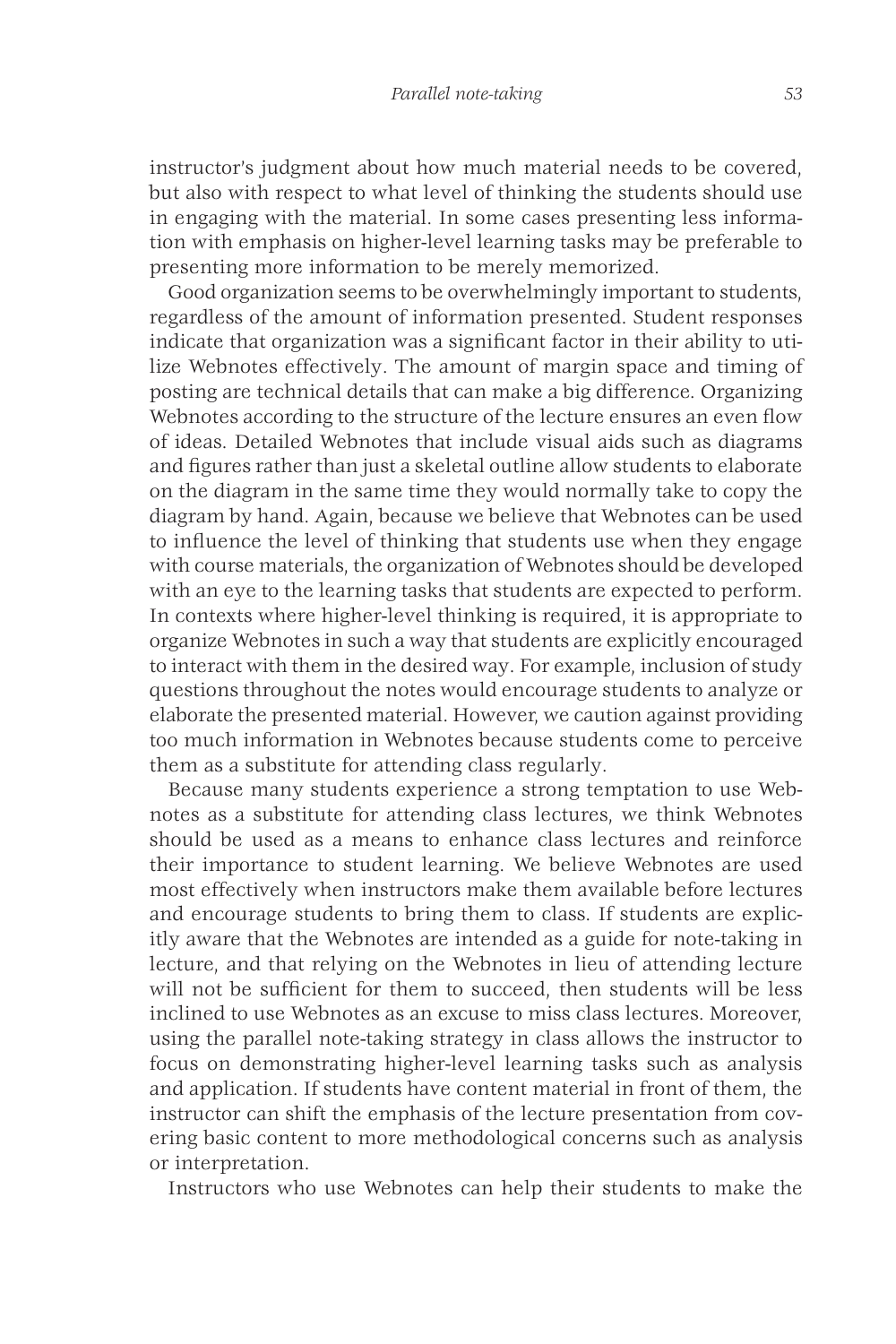best use of this resource by taking class time to demonstrate the parallel note-taking strategy and emphasizing how it addresses student concerns about note-taking and Webnotes. Instructors using Webnotes should discuss with their students how online notes will be used in class, when they will be posted, and should briefly model the parallel note-taking strategy. This demonstration can help students maximize active learning experiences before, during, and after lecture, and can greatly enhance the value of Webnotes in the classroom.

### *Suggestions for Future Research*

To the extent that parallel note-taking is a modification of the researchtested strategies of split-page note-taking and annotation, we believe that it is an effective tool for enhanced student learning. However, the application of the parallel note-taking strategy may be different from either of the strategies from which it is derived. For example, when students download Webnotes prior to class and take parallel notes during lecture, note-taking may take on a different character than with the traditional split-page method. In a traditional lecture, part of the task is for students to transcribe information presented by the lecturer. But when the lecturer makes use of Webnotes, the transcription task is minimized and other aspects of effective note-taking may receive more emphasis, such as elaboration, analysis, and synthesis. Hence the characteristics of what should be regarded as high-quality notes may differ between parallel notes and split-page notes, and these differences may indicate how student learning can be most effectively enhanced by the use of Webnotes. This aspect of the parallel note-taking strategy deserves further research.

Some students now bring laptop computers into the classroom and type their lecture notes. We have witnessed very little use of laptops in our own classrooms or at our University in general, and for that reason chose to develop a strategy focused on traditional pen-and-paper notes. For students who choose to use laptops for note-taking, a comparable strategy would be to convert the professor's notes to a word processing document, and then supplement those notes with their own lecture notes, perhaps in a different font so as to differentiate the two texts. Use of this technology as a means of interacting with Webnotes deserves more research, particularly in contexts where student laptop usage is more prevalent.

## References

Annis, L. F. (1981). Effect of preference for assigned lecture notes on student achievement. *Journal of Educational Research, 74*(3), 179-182.